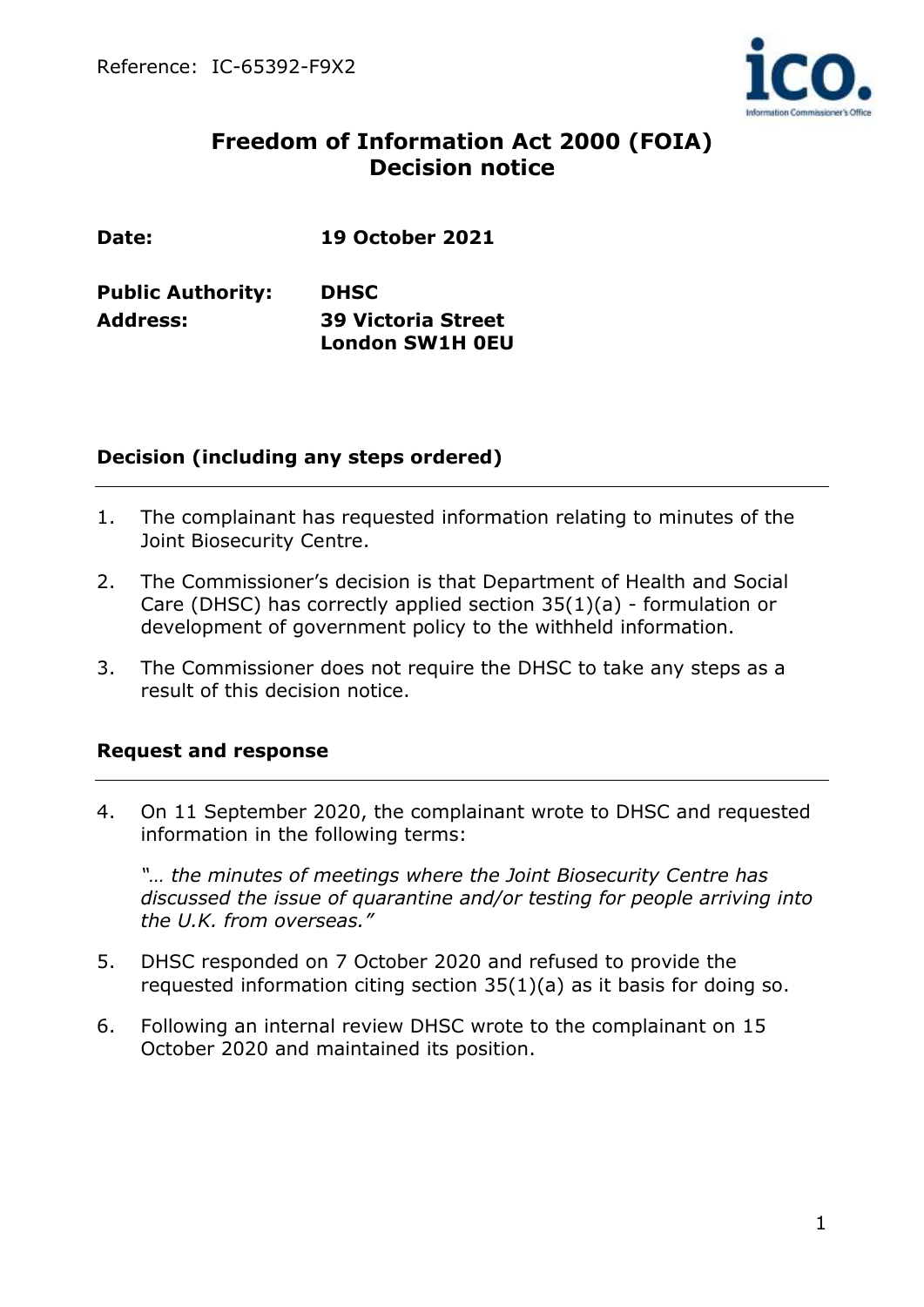

## **Scope of the case**

7. In his request for internal review the complainant stated:

*"The request was for the minutes of the meetings where quarantine decisions for arrivals from overseas to the U.K. were discussed. Given that the minutes record the details of the meetings that have already taken place this relates to decisions already taken and not future policy. Furthermore, statistical data used to make those decisions once it has been made is not exempt under Section 35 and should therefore be released.*

*There is an overwhelming public interest in these decisions due to the devastating impact it is having on the aviation, tourism and travel sectors as well as the economy as a whole. The argument that the minutes of the meetings must be withheld due to the requirement for a safe space is specious - public scrutiny of these decisions, which are largely nonsensical to begin with, would likely lead to a more thorough decision making process and would actually benefit future policy. It does a disservice to the integrity of those making the decisions that they would withhold their opinions or expertise if it was subject to public scrutiny; they are, after all, providing a public service."*

8. The complainant contacted the Commissioner on 18 October 2020 to complain about the way his request for information had been handled and stated:

*"I do not believe the public interest test was appropriately applied. The DHSC is applying inconsistent criteria to their releases as minutes of SAGE are being released to the public and it appears that the decision to withhold the requested information is political. None of the points I raised for the internal review were responded to."*

9. The Commissioner considers the scope of her investigation to be to determine if DHSC was entitled to rely on section 35(1)(a) to withhold the requested information.

## **Reasons for decision**

#### **Section 35(1) – formulation or development of government policy**

10. Section 35(1)(a) FOIA provides that:

*"Information held by a government department or by the Welsh Assembly Government is exempt information if it relates to -*

*(a) the formulation or development of government policy"*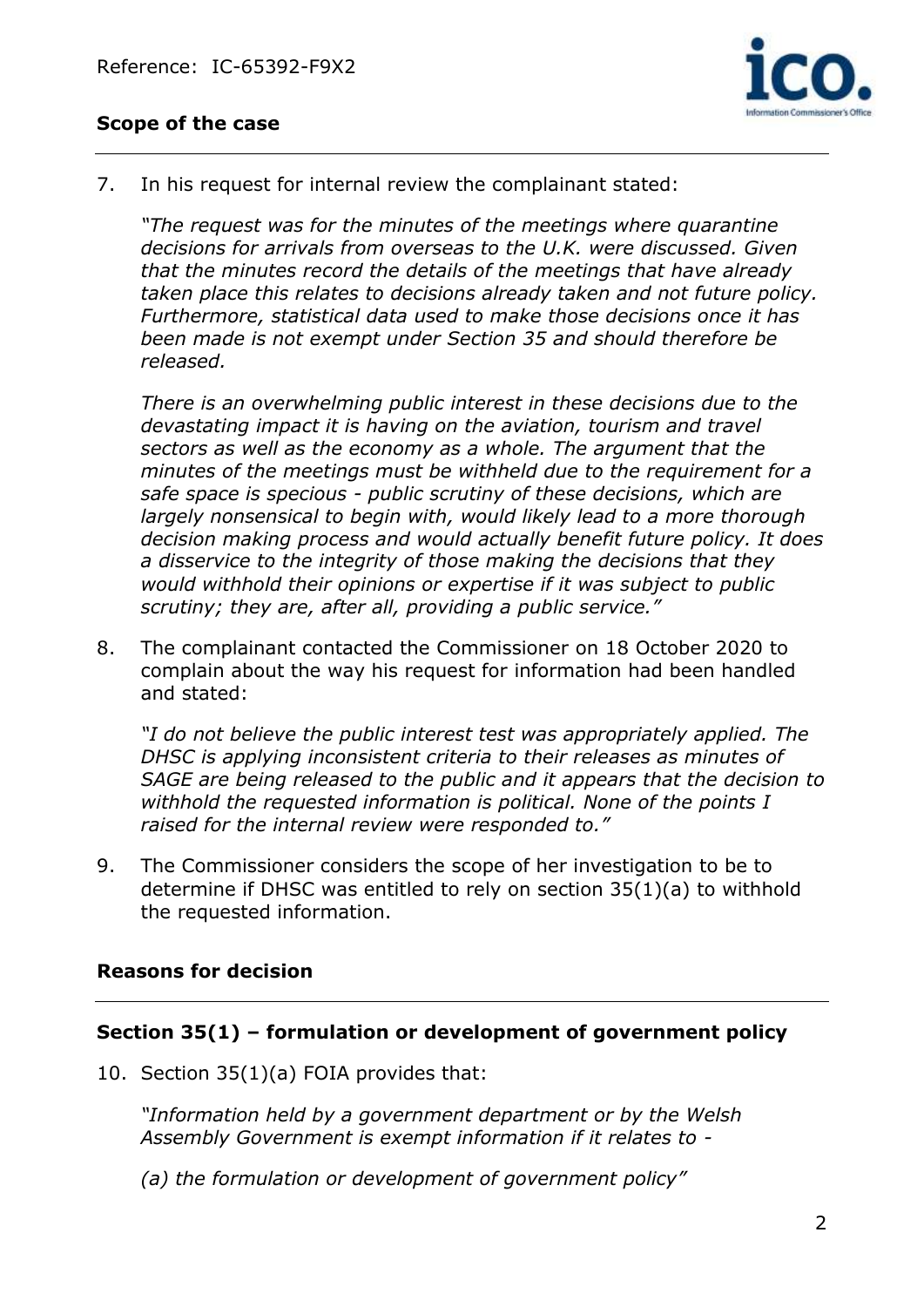

- 11. Section 35 is a class based exemption, therefore if information falls within the description of a particular sub-section of 35(1) then this information will be exempt; there is no need for the public authority to demonstrate prejudice to these purposes.
- 12. The Commissioner takes the view that the 'formulation' of policy comprises the early stages of the policy process – where options are generated and sorted, risks are identified, consultation occurs, and recommendations/submissions are put to a Minister or decision makers.
- 13. 'Development' may go beyond this stage to the processes involved in improving or altering existing policy such as piloting, monitoring, reviewing, analysing or recording the effects of existing policy.
- 14. Whether information relates to the formulation or development of government policy is a judgement that needs to be made on a case by case basis, focussing on the content of the information in question and its context.
- 15. The Commissioner considers that the following factors will be key indicators of the formulation or development of government policy:
	- the final decision will be made either by the Cabinet or the relevant Minister;
	- the government intends to achieve a particular outcome or change in the real world; and
	- the consequences of the decision will be wide-ranging.
- 16. DHSC explained that the policy in question relates to The Health Protection (Coronavirus, International Travel) (England) Regulations 2020 (legislation.gov.uk)

(Please note the statutory instrument that covers the existing general travel regulations; the statutory instrument that covers the existing operator liability regulations; and the statutory instrument that covers the existing passenger information regulations.)

- 17. It considers the formulation/development of this particular policy (or polices) to have been ongoing at the time the request.
- 18. Therefore, the information requested remains relevant to future policy decisions, including what, if any, measures could or should be introduced with regard to international travel.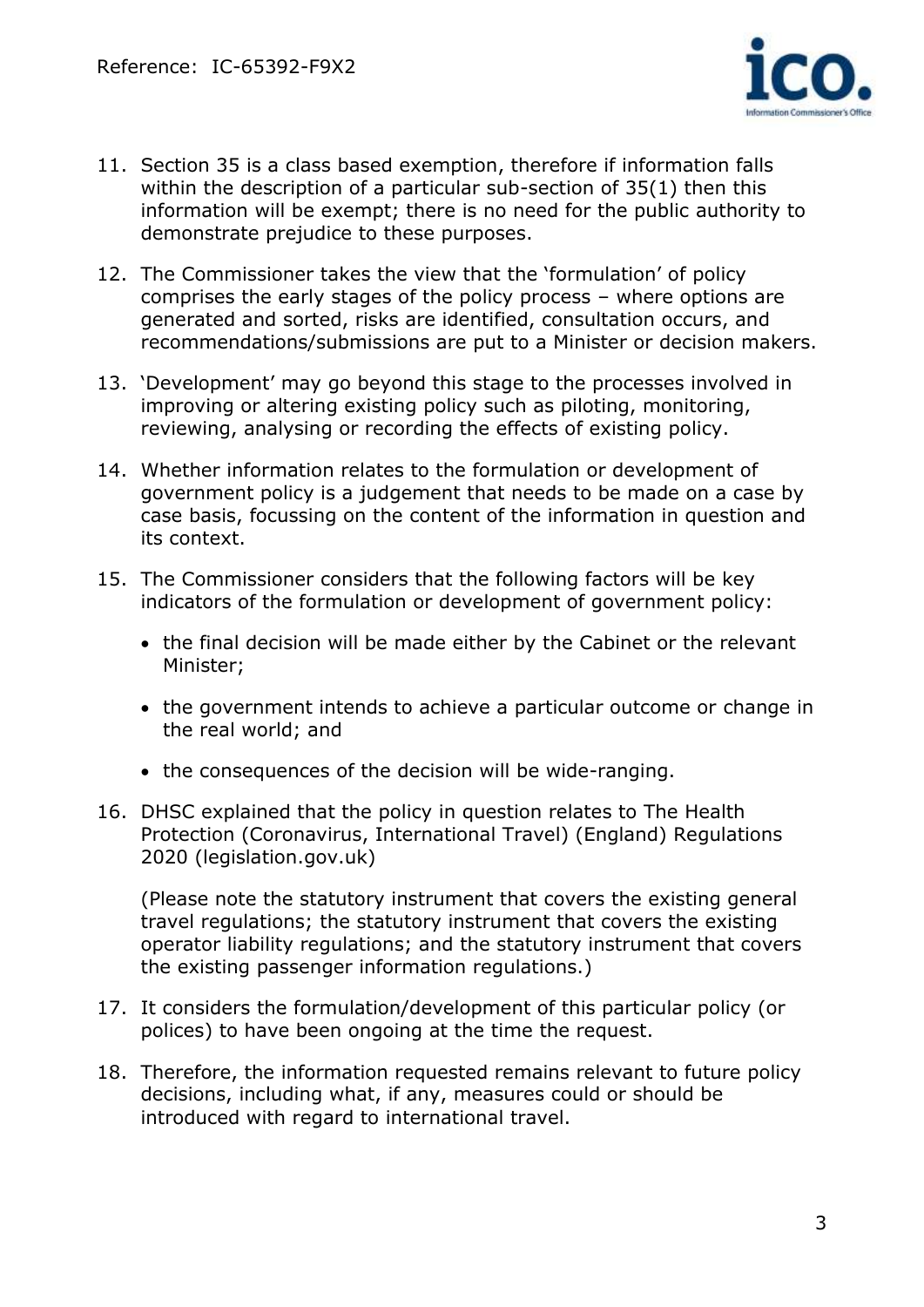

19. It is clear that the information requested meets the key indicators referred to above and therefore the Commissioner considers that the exemption is engaged.

#### **Public interest test**

*Public interest arguments in favour of disclosing the information* 

- 20. The DHSC recognises that there is a general public interest in the transparency of the processes leading up to a decision being made. There is a general public interest in being able to understand better the way in which the Government works and how or why decisions are made.
- 21. The complainant argued:
	- The request was for the minutes of the meetings where quarantine decisions for arrivals from overseas to the UK were discussed. Given that the minutes record the details of the meetings that have already taken place this relates to decisions already taken and not future policy.
	- Furthermore, statistical data used to make those decisions once it has been made is not exempt under Section 35 and should therefore be released.
	- There is an overwhelming public interest in these decisions due to the devastating impact it is having on the aviation, tourism and travel sectors as well as the economy as a whole.
	- The argument that the minutes of the meetings must be withheld due to the requirement for a safe space is specious - public scrutiny of these decisions, which are largely nonsensical to begin with, would likely lead to a more thorough decision-making process and would actually benefit future policy.
	- It does a disservice to the integrity of those making the decisions that they would withhold their opinions or expertise if it was subject to public scrutiny; they are, after all, providing a public service.

#### *Public interest arguments in favour of maintaining the exemption*

- 22. DHSC considered public exposure could deter from full, candid, and proper deliberation of policy formulation and development, including the exploration of all options. This is relevant to all three documents used.
- 23. Two are used in ministerial conversations, and the third are minutes where Chief Medical Officers are present, and the methodology is discussed.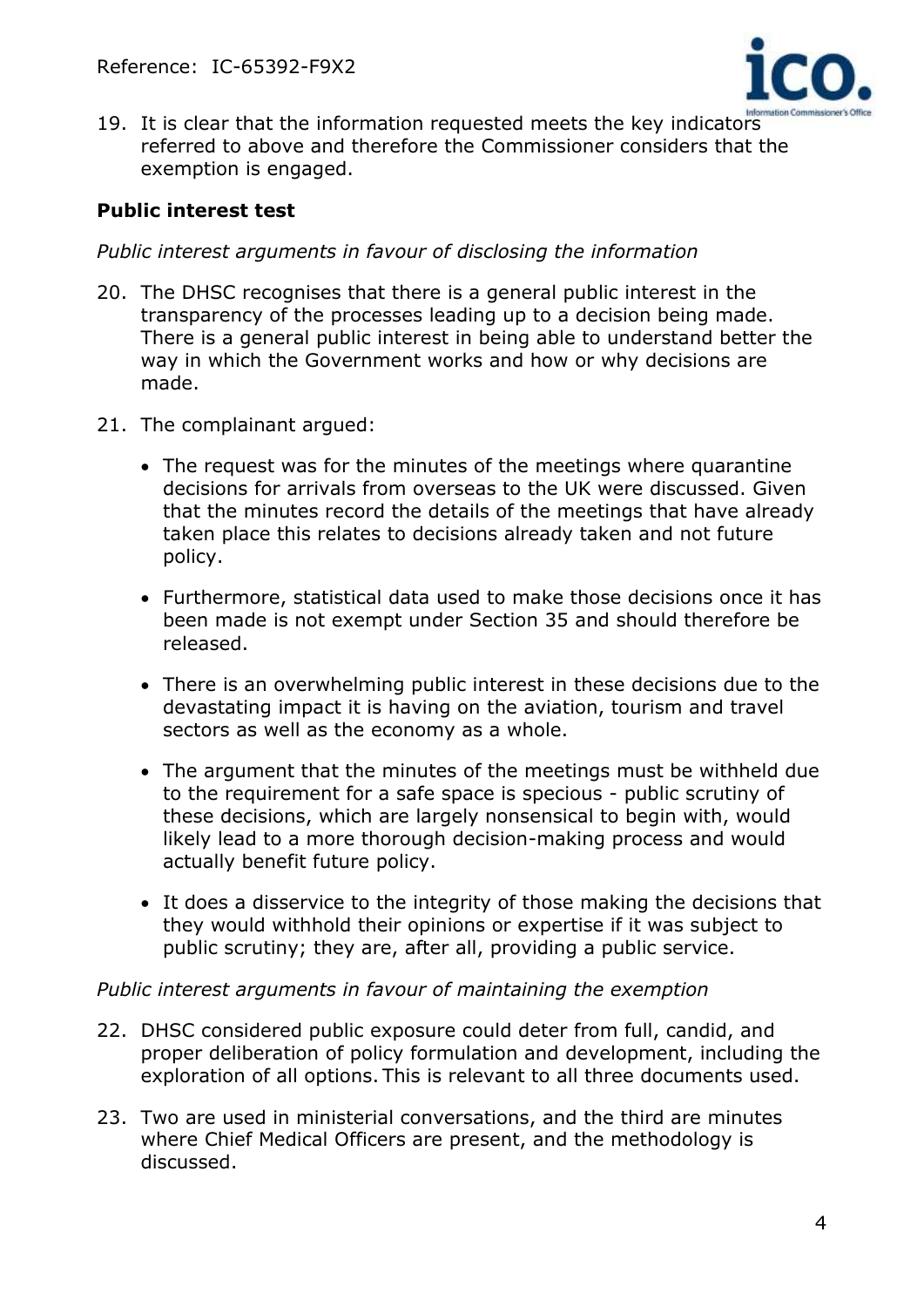

- 24. Civil servants and subject experts need to be able to engage in the free and frank discussion of all the policy options internally, to expose their merits and demerits and their possible implications as appropriate. As mentioned in the paragraph above, these were discussions regarding the development of policy that was ongoing.
- 25. Premature disclosure of information protected under section 35 could prejudice good working relationships and the neutrality of civil servants when working collaboratively with other foreign states. The release of all three documents in scope could potentially risk prejudicing those strong and important relationships by disclosing information at this time that we deem as sensitive and not fit for potential publication.
- 26. Ministerial decisions relating to the extent of international travel have been a live and developing policy with the need to protect public health against the COVID-19 pandemic. There is a strong public interest argument to preserving a 'safe space' for officials to debate issues away from external scrutiny, due to the very high interest in the pandemic generally and the red list in particular, this exemption is paramount in ensuring free and frank views are able to be exchanged and preserving the principle of collective responsibility.

## **Balance of the public interest**

- 27. Whilst there is a 'general public interest in promoting openness and transparency in Government', the information was exempt from disclosure because withholding ensures 'that the full, candid and proper deliberation of policy formulation and development is not influenced or impacted by the possibility of public exposure'.
- 28. The topic covered by the information is likely to be of great public interest considering the decisions affected everybody in the country along with many foreign individuals. However, the policy that was made at the time was an ongoing policy which is continuing to the present day (and it was reasonable for it to be foreseen at the time that the policy would continue to be developed). There is a risk that disclosure of this material may lead to further requests for records of other similar discussions to be requested which could influence the openness and freedom of the attendees at the relevant meetings.
- 29. Furthermore, the Government was open to a certain extent and did provide reasons at the time as to why it made the decisions it did. Therefore, on balance, DHSC consider that the public interest does not outweigh withholding the information and the department is justified in not disclosing the relevant material.
- 30. DHSC further explained that to make sure due regard has been given to the request, another independent review has been carried out by a senior civil servant who has the following views: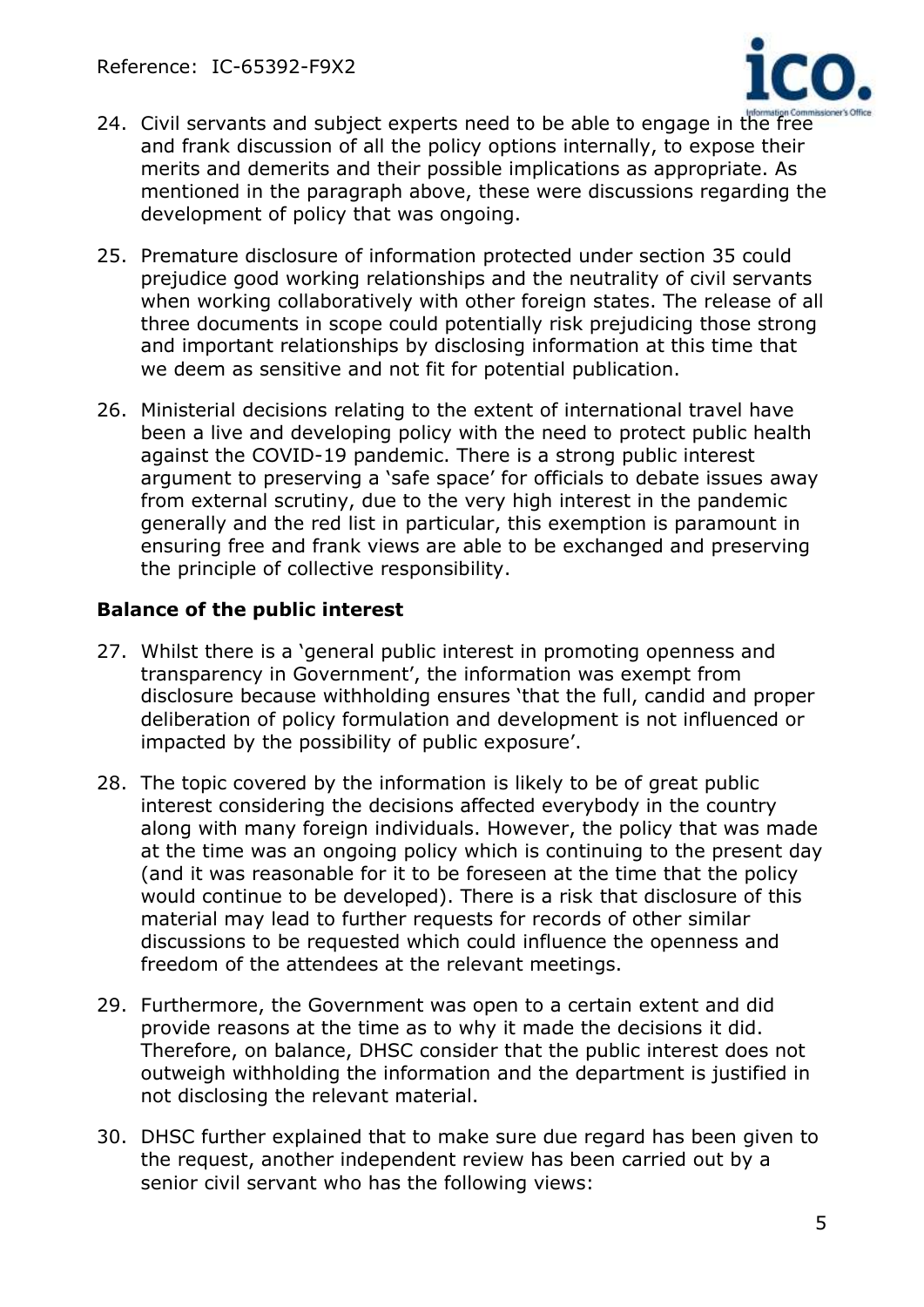

"*The information that was presented as slides at the JBC Technical Board meeting relevant to this FOI request is marked as OFFICIAL-SENSITIVE. The slide pack contains diplomatically sensitive information, and meeting minutes for the JBC Technical Board discuss various options for policies under development. These are still relevant to options for policies that remain in discussion today. Summaries of COVID O meetings are marked OFFICIAL-SENSITIVE, contain discussions of policy under formulation, and are typically only distributed to a very limited readership due to this sensitivity.* 

*Release of this information was discussed with SCS colleagues in the Cabinet Office, who remain of the opinion that release of this information would impact the Government's ability to make future policy decisions."*

#### **Commissioner's decision**

- 31. The Commissioner notes the complainant's argument that the meetings have already taken place and the minutes relate to decisions already taken and not future policy. However, at the time of the request, only one meeting had been held.
- 32. Also, at the time of the request the pandemic was far from over, although some decisions may have been made at this meeting it was highly likely that they would feed into the formulation of future policy decisions in this area which was and still is, under regular review.
- 33. In addition, DHSC reviewed the request prior to submitting its arguments to the Commissioner to consider if there had been a significant change in circumstances that would allow the information to be disclosed. However, it maintained that section 35 was still applicable.
- 34. It is therefore the Commissioner's decision that, given the timing of the request, the stage that DHSC was at, and the relevance to future policy decisions, the public interest rests in maintaining the exemption.